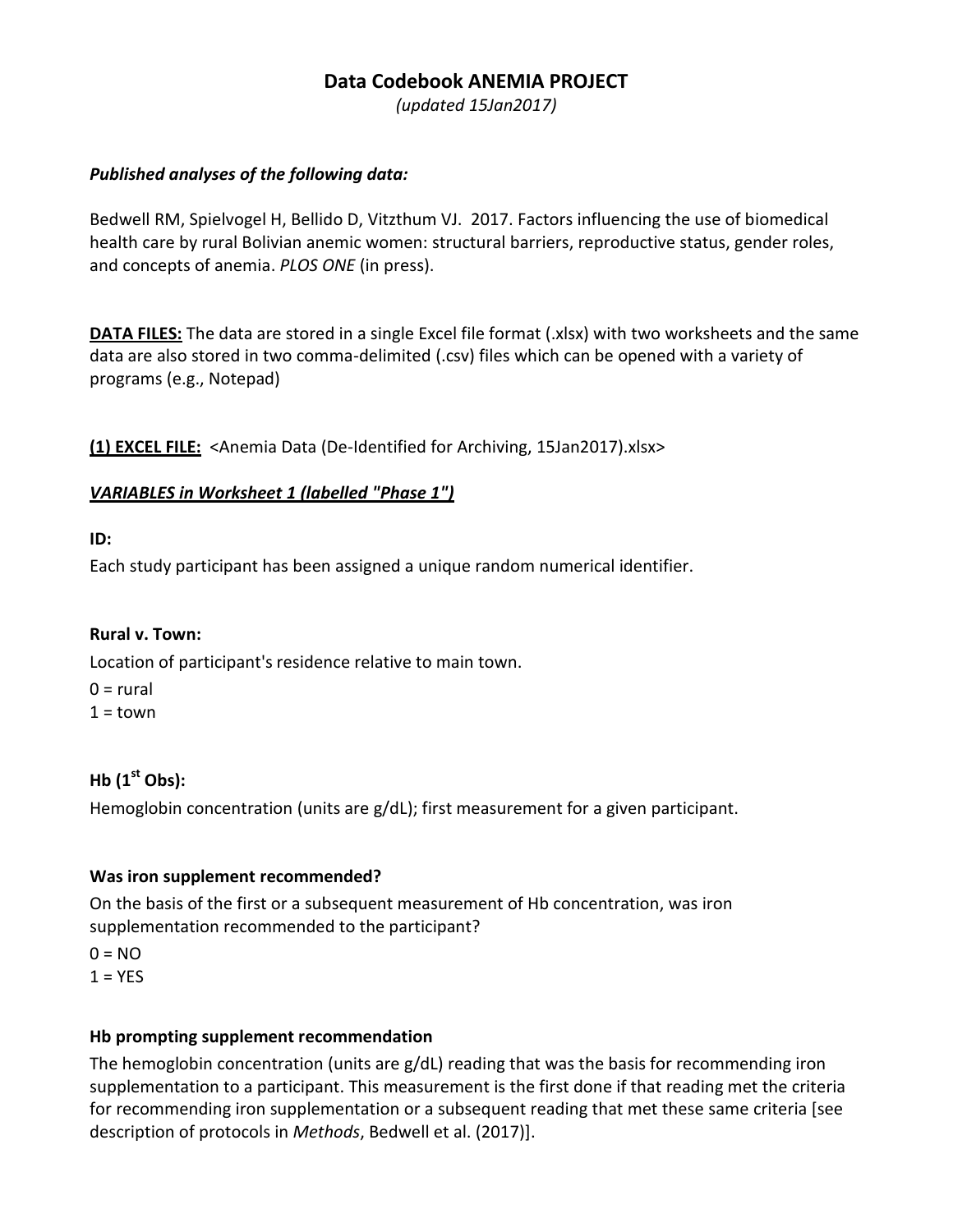## **Sought pills from Health Center?**

Did the participant (or her husband) go to the Health Center to purchase iron supplement pills?

 $0 = NO$ 

 $1 = YES$ 

2 = YES but no pills were available

#### **Why not seek pills at Health Center?**

If the participant did not go to the Health Center, what reason did she give for not going?

- 0 = question not applicable because participant reported visiting Health Center to purchase pills
- $1 =$  she doesn't have time
- 2 = she doesn't think she has anemia
- 3 = she doesn't think she needs the pills
- 4 = she forgot/lost the recommendation
- 5 = she was not given a recommendation
- $9 =$  other reasons

#### **How long were pills taken?**

Reported duration (in months) of taking iron supplement pill.

#### **Who went to the Health Center?**

1 = participant's husband 2 = participant

# **Transport to Health Center**

- $1 =$  bicycle
- $2 = foot$
- 3 = truck/car
- 4 = motorcycle
- $5 = bus$
- $6 =$  microbus

## **Was attended by**

Who attended the participant or her spouse at the Health Center?

- 0 = don't know (participant's husband went to Health Center on her behalf)
- $1 =$  doctor
- $2 =$ nurse
- 3 = young woman

#### **Wait time**

How long (in minutes) was the time between arrival at Health Center and being seen?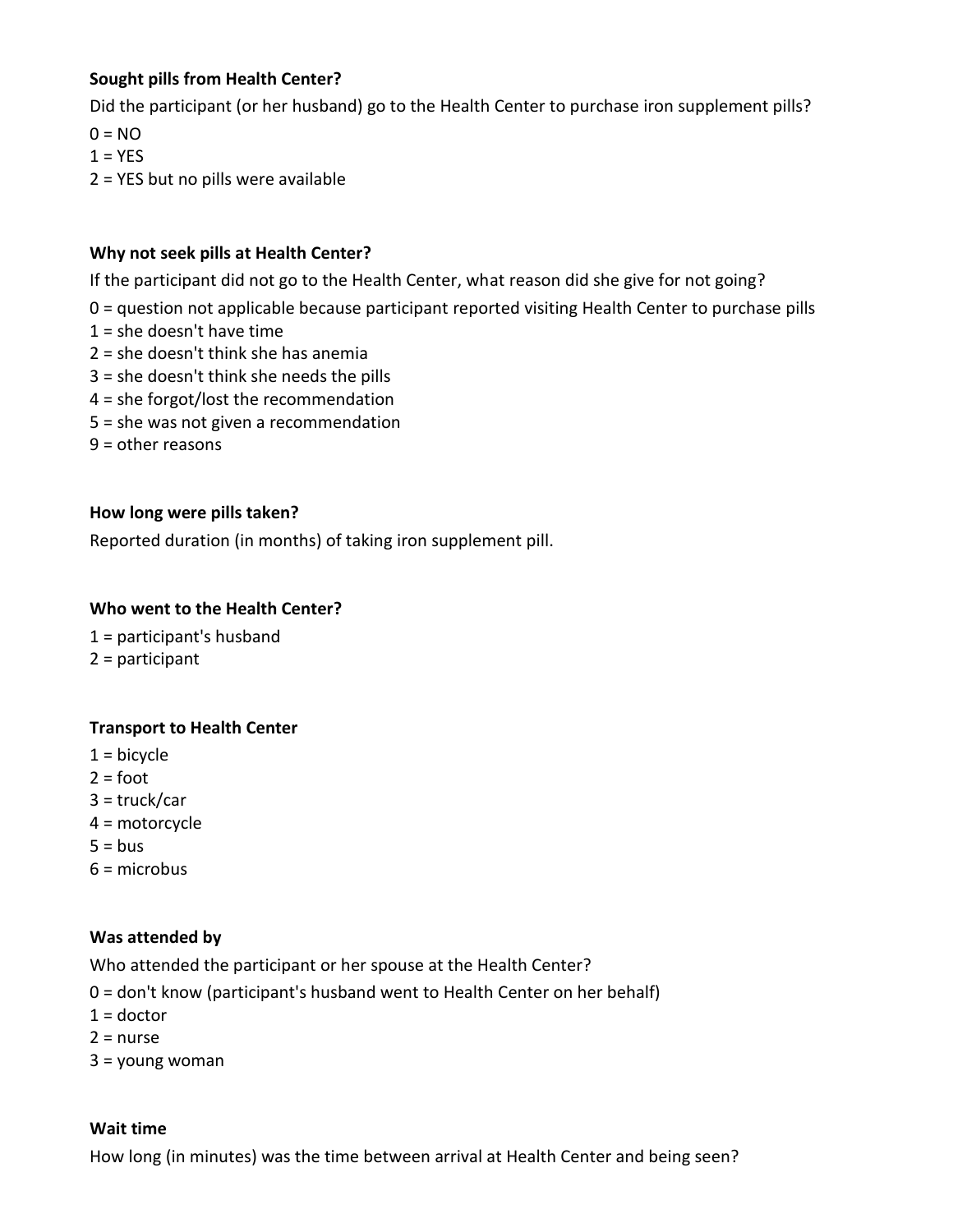# **Quality of care**

What was the quality of care the participant experienced at the Health Center?

0 = don't know because participant's husband went to Health Center on her behalf

1 = neutral/no opinion/"*No sé*" [don't know]

2 = poor/negative

3 = good/positive

## **Who is in charge of family health?**

In the participant's opinion, who is in charge of (has responsibilityfor) family health?

 $1 =$ husband

 $2 = wife$ 

 $3 = h$ oth

 $4$  = neither

## **Whose health is more important?**

In the participant's opinion, whose health is more important?

 $0 =$  don't know

- $1 =$ husband
- $2 = \text{wife}$
- $3 =$  the same

# **What is anemia? (answer 1) What is anemia? (answer 2) What is anemia? (answer 3)**

Each participant gave one to several descriptions of anemia; multiple answers are coded separately so that there is only one answer in each column.

- $0 =$  don't know
- $1 =$  sickness
- 2 = problems with eating/appetite
- 3 = tired/weakness/lethargy
- $4 = \pi$
- $9 =$  other

#### **How serious is anemia?**

- $0 =$  don't know
- $1 =$  very serious
- 2 = somewhat serious
- $3 = not$  serious